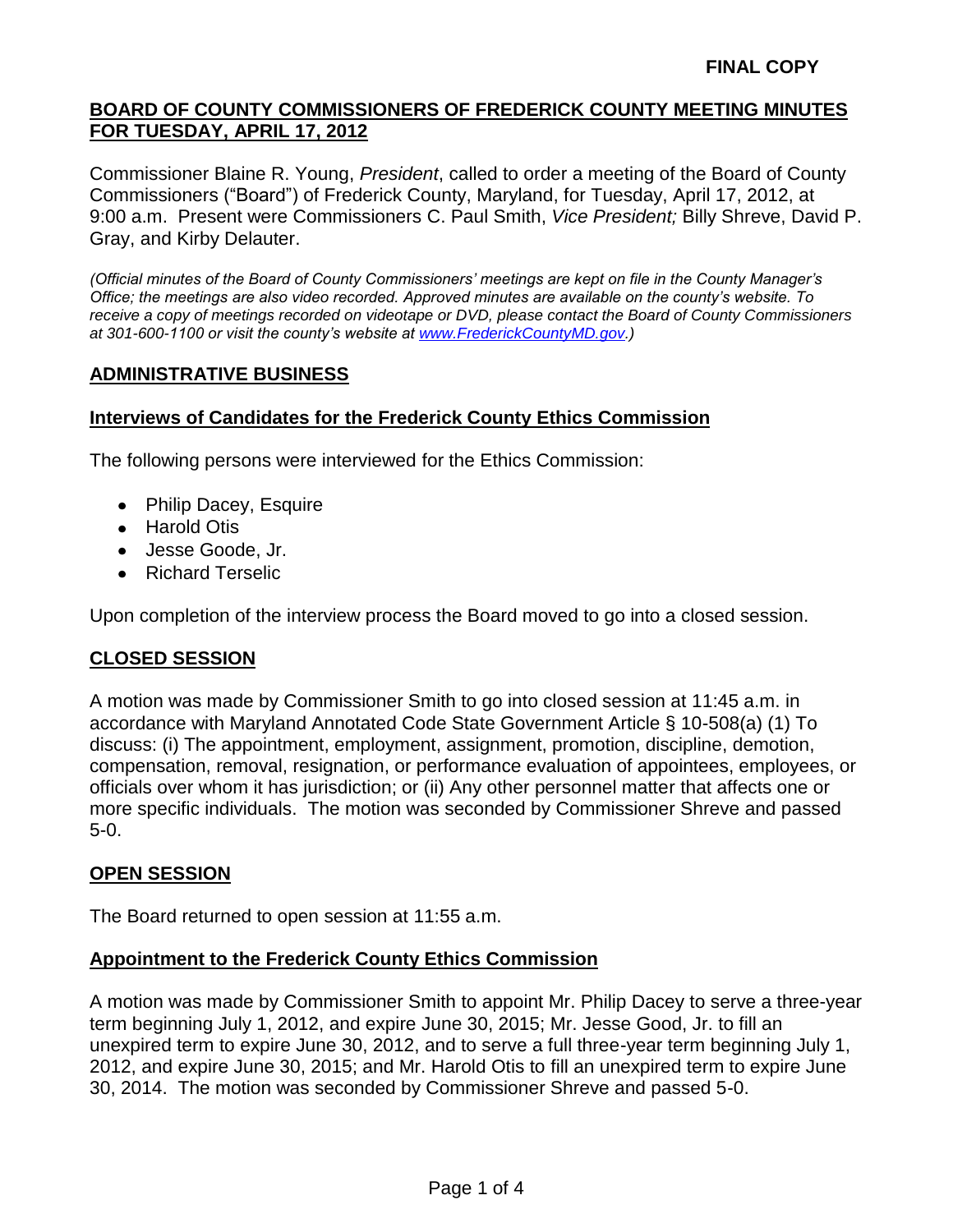# **ADJOURN**

The meeting adjourned at 12:00 p.m.

Joyce M. Grossnickle Administrative Officer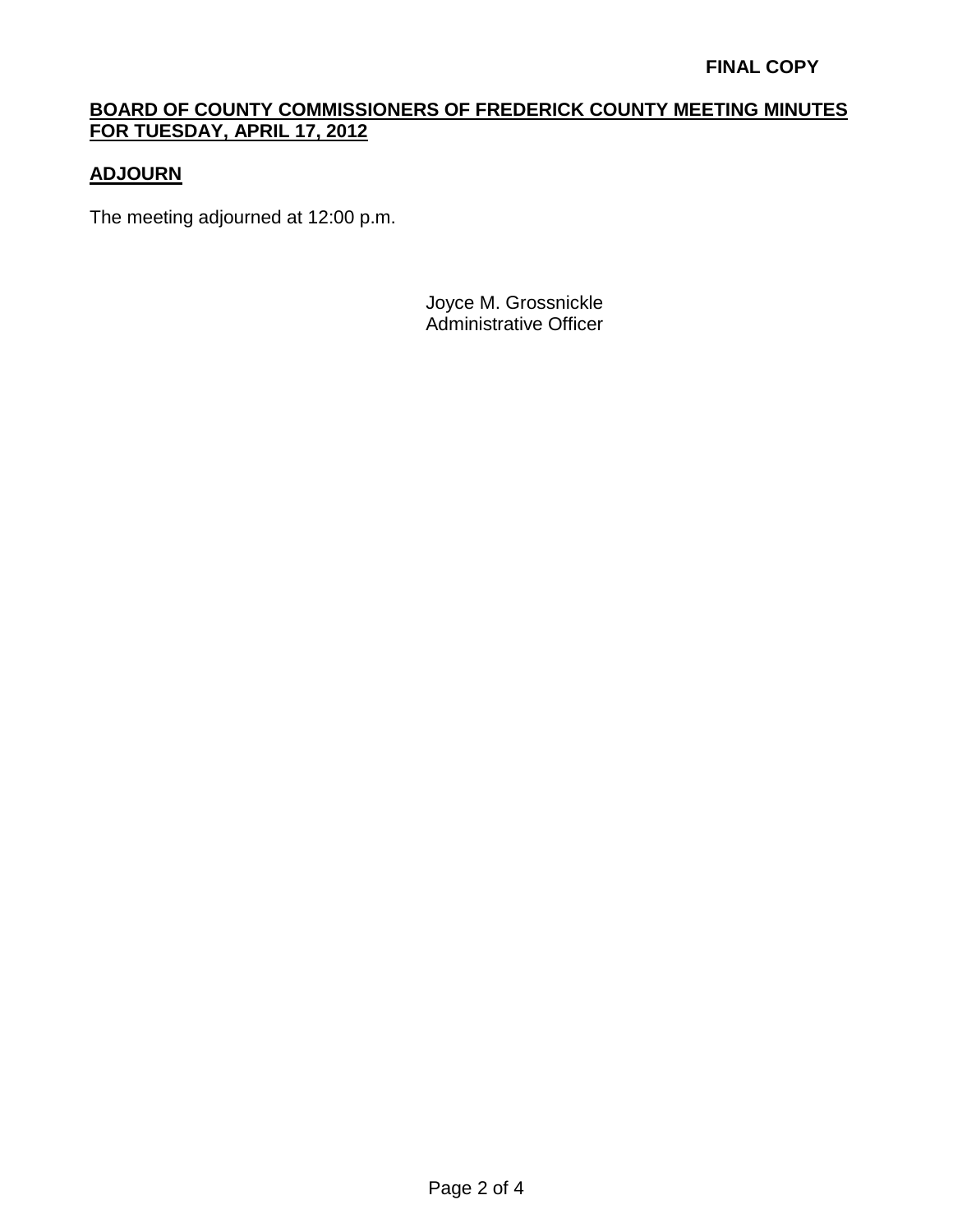#### **FORM OF STATEMENT FOR CLOSING THE MEETING OF TUESDAY, APRIL 17, 2012**

## **STATUTORY AUTHORITY TO CLOSE SESSION**

#### **State Government Article §10-508(a)**

To discuss: (i) The appointment, employment, assignment, promotion, discipline, demotion, compensation, removal, resignation, or performance evaluation of appointees, employees, or officials over whom it has jurisdiction; or (ii) Any other personnel matter that affects one or more specific individuals.

### **Motion:**

A motion was made by Commissioner Smith to go into closed session at 11:45 a.m. in accordance with Maryland Annotated Code State Government Article § 10-508(a) (1) To discuss: (i) The appointment, employment, assignment, promotion, discipline, demotion, compensation, removal, resignation, or performance evaluation of appointees, employees, or officials over whom it has jurisdiction; or (ii) Any other personnel matter that affects one or more specific individuals. The motion was seconded by Commissioner Shreve and passed 5-0.

### **Time and Location:**

11:45 a.m. – Third Floor Meeting Room, Winchester Hall

### **Topic for Discussion:**

To discuss the candidates for possible appointment to the Frederick County Ethics Commission.

> Joyce M. Grossnickle Administrative Officer